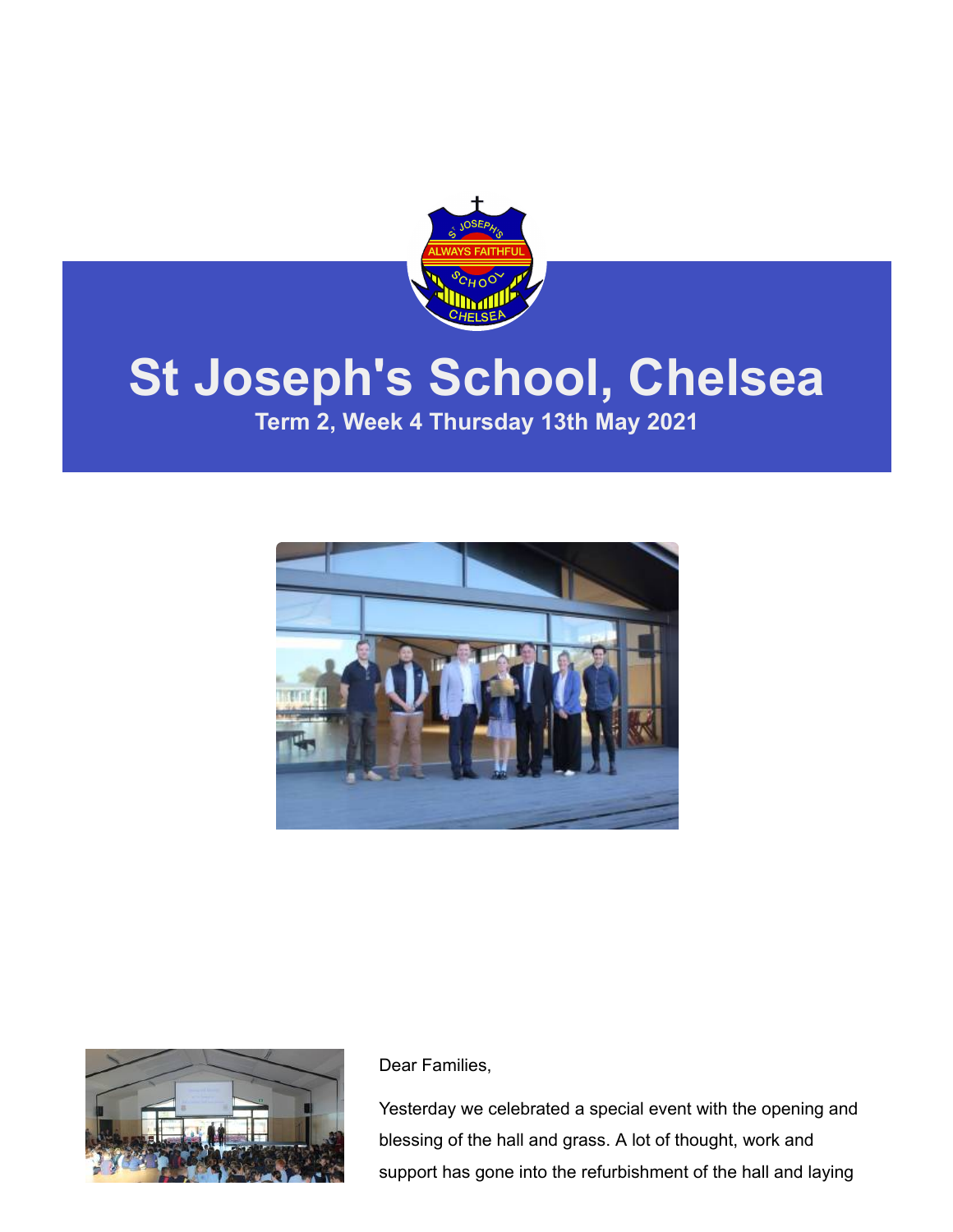of the grass area across the road. Thankyou to Tim Richardson, our local member, who supported us with over \$1 million grant from the State Government, Clarke Hopkins Clarke Architect Phil Ng, Newpol Construction builders Dayne, Brook and James and of course the school community who have helped support the whole process. Layla and Marcus did a great job representing the students, along with the very kind words from Vanessa Donnellan, a parent for 9 years. Thankyou also to Father Williams for his support and blessing of the hall and grass. They are great spaces that the community of St Joseph's will use for a long time.

Please click on the links below to watch the slideshow presentation.

[Opening and Blessing of the hall and grass](https://docs.google.com/presentation/d/1QyOxzu1dHXefDbQUEdxKg5d5GU4r2QTqL2FjmO2zQic/edit?usp=sharing_eil&ts=609c65ad)

[Link from Tim Richardson](https://www.facebook.com/watch/?v=139238504854865)

Our Yr 3 & Yr 5s have been sitting Naplan assessments this week and will finish next week.

The working bee scheduled for this Saturday 15th May has been moved to Saturday 22nd May 8-10am. A letter will be sent home via Operoo asking for volunteers.

Thank you to Mirek (Ela, Amelia & Klara's dad) and Claire (Ava & Lucinda's mum) for helping with the Mother's day stall. We raised \$1954.

**Enrolments** for 2022 are now open until Friday 14th May. If you have a child starting school next year please contact the office.

#### **Uniform Shop**

Thank you to Wendy (Reggie & Kendra's mum) for volunteering to help run the second hand uniform shop. The shop will now be this Monday from 8.45-9.05am. If you are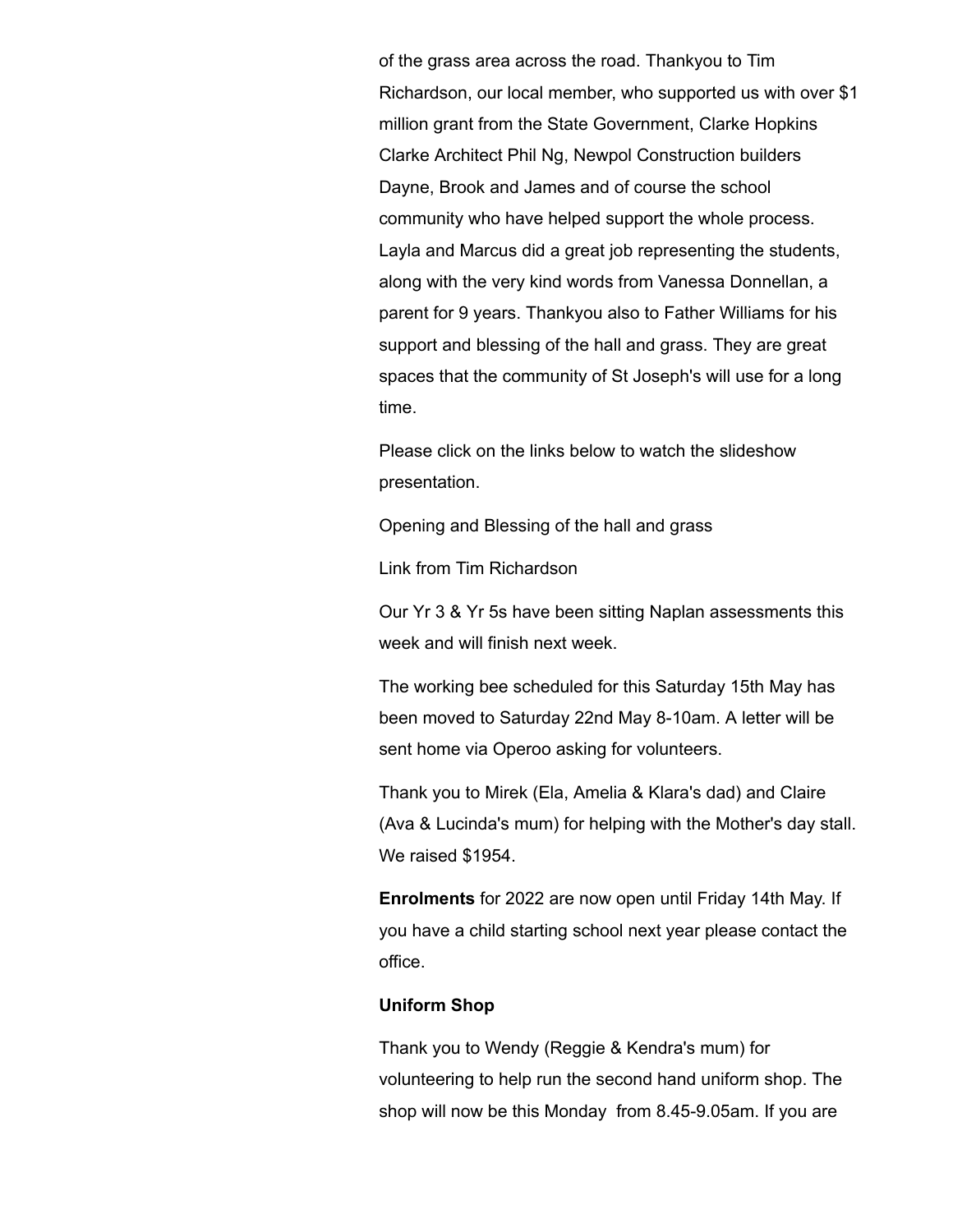kindly donating items please make sure they are prewashed and in good condition.

#### **News from the Parish ¶ 11am Mass Music Ministry ¶**

*Young Families* with primary school children & teenagers

are invited to join the new 11am Music Ministry for practice

### **this Saturday @5.30pm in St Joseph's Parish Centre Chapel (enter from Argyle Avenue)**

We will be singing at Mass once a month, starting on

**Pentecost Sunday, 23 May**. For information please contact

the parish office 9772 2211 or email [Chelsea@cam.org.au](mailto:Chelsea@cam.org.au)

For information please contact the parish office or email

Afterschool Care

If your child is attending before or afterschool care please ensure they have a raincoat with them.



## **Interschool Sports Yr 5/6 vs St Louis Round 1**

AFL 26 - 24 won Soccer Boys 0-18 Lost Soccer Girls 0-12 lost Teeball Mixed 1 - 9 - 16 - lost Teeball Mixed 2 - 6-14 - lost Netball 1- 2 - 13 lost Netball 2- 3 -11 lost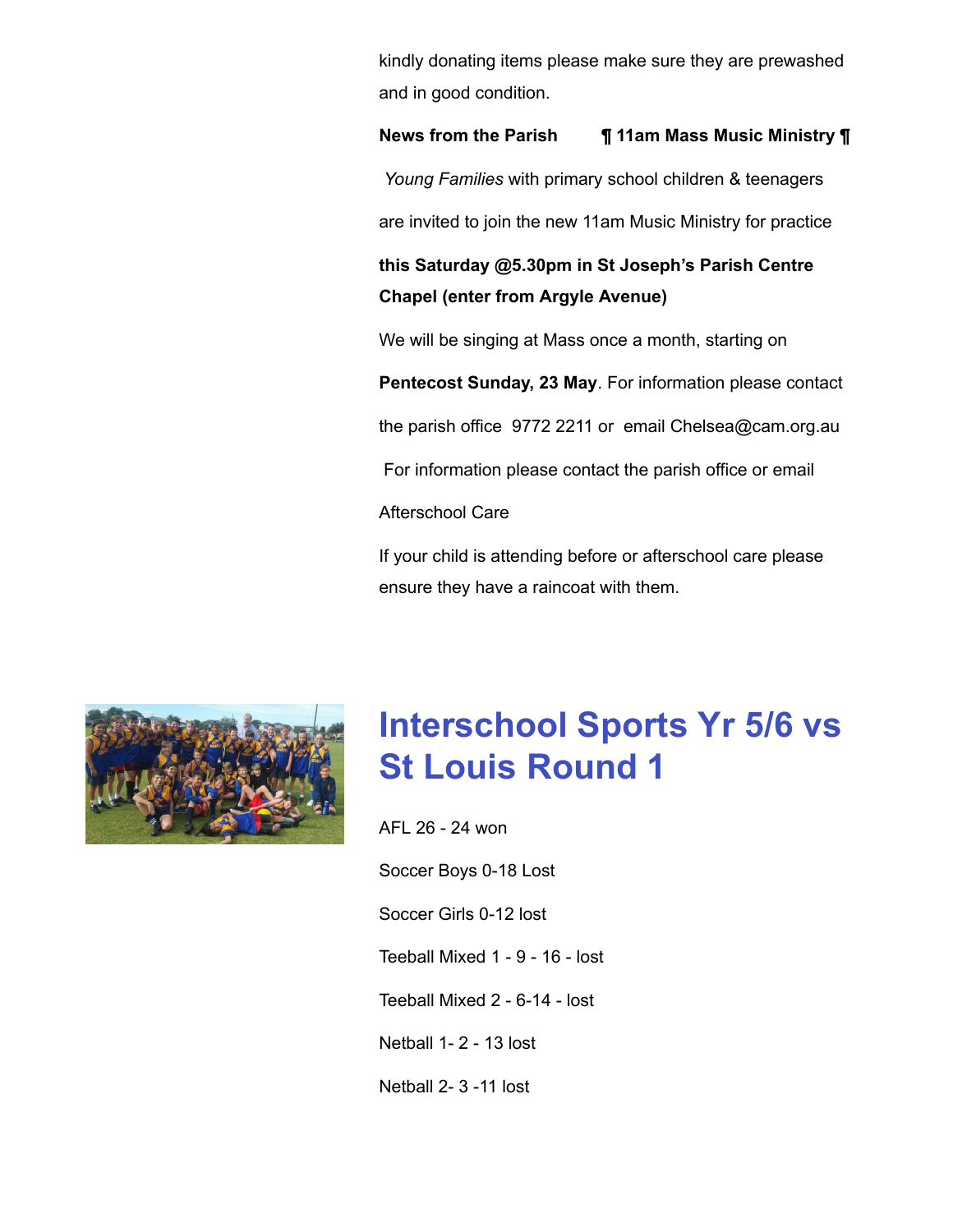

### **Why family rituals really matter**

#### by Maggie Dent

Family rituals strengthen the sense of warm connectedness in families. This makes sense, given that the number one biological need for every human is the hunger to belong, and to be accepted, valued and loved.

The disruption of life in 2020 saw many families unable to go about their normal activities, and for many, family rituals reclaimed their valuable position. For some, it was simply going for walks together, riding bikes together, baking, or watching movies together complete with home-made popcorn.

So how can families create and maintain small rituals that make such a difference?

#### Turn routines into rituals

Bedtime routines that include such things as reading to your children, singing special bedtime songs or even just lying beside your child do far more than help them to fall asleep. When these routines are repeated, they create neural pathways which enhance loving connection. As a nanny to several precious little ones, I absolutely love being a part of their bedtime rituals.

#### Reign in the chaos

Family rituals bring a degree of predictability and certainty into our sometimes chaotic lives. They are important for teenagers as they provide a sense of control at a time of change and challenge. Families who are struggling with any uncertainty and stress should regularly connect with a much-loved board game or family movie and dive into it with enthusiasm. Leave work and worry behind and spend a couple of hours with those you love the most.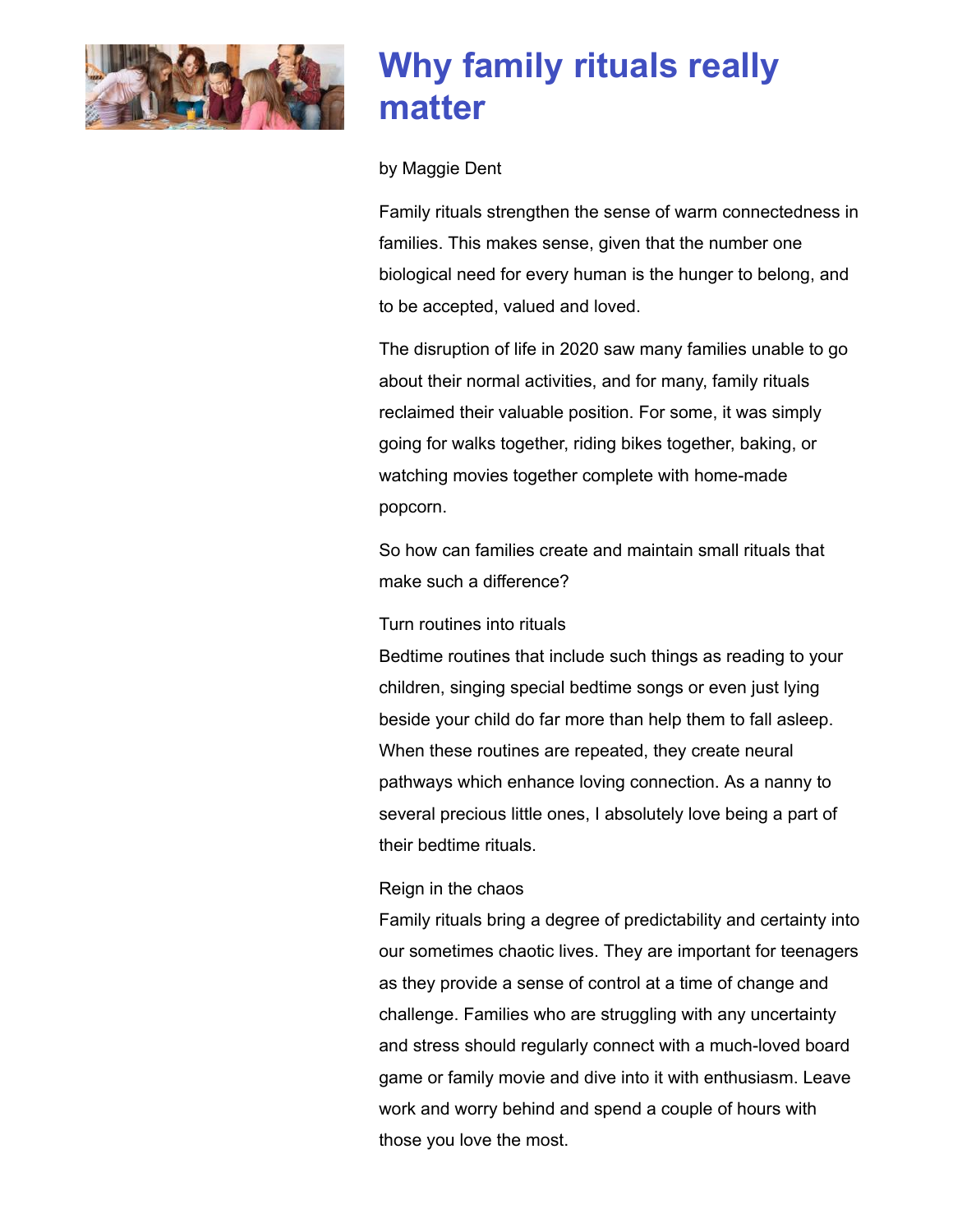#### Create greeting rituals

Greeting and goodbye rituals within families are also important. How you welcome and reconnect to children after a day away shows them that you have missed them and still love them. With little ones, some parents leave a kiss on their child's palm. For others there are special handshakes. I can still remember my dad saying goodbye to us with the oldie but goodie "See you later alligator!" To which we naturally replied, "in a while, crocodile!" This is a ritual that happens now with my grandchildren.

As an authorised celebrant, I have conducted many funerals and one of the things that brings joy to broken hearts are the shared memories of family rituals. The repeated nature of ritual helps to anchor memories deeply in our minds. I remember a beautiful funeral for a man where everyone wore a beanie and a scarf, including his youngest grandchild. This simple act was a nod to the fact that whenever this grandfather watched football on TV, he always wore a beanie and a scarf and so did anyone else who was watching with him. A simple but powerful act.

Never underestimate the importance of family rituals in your home.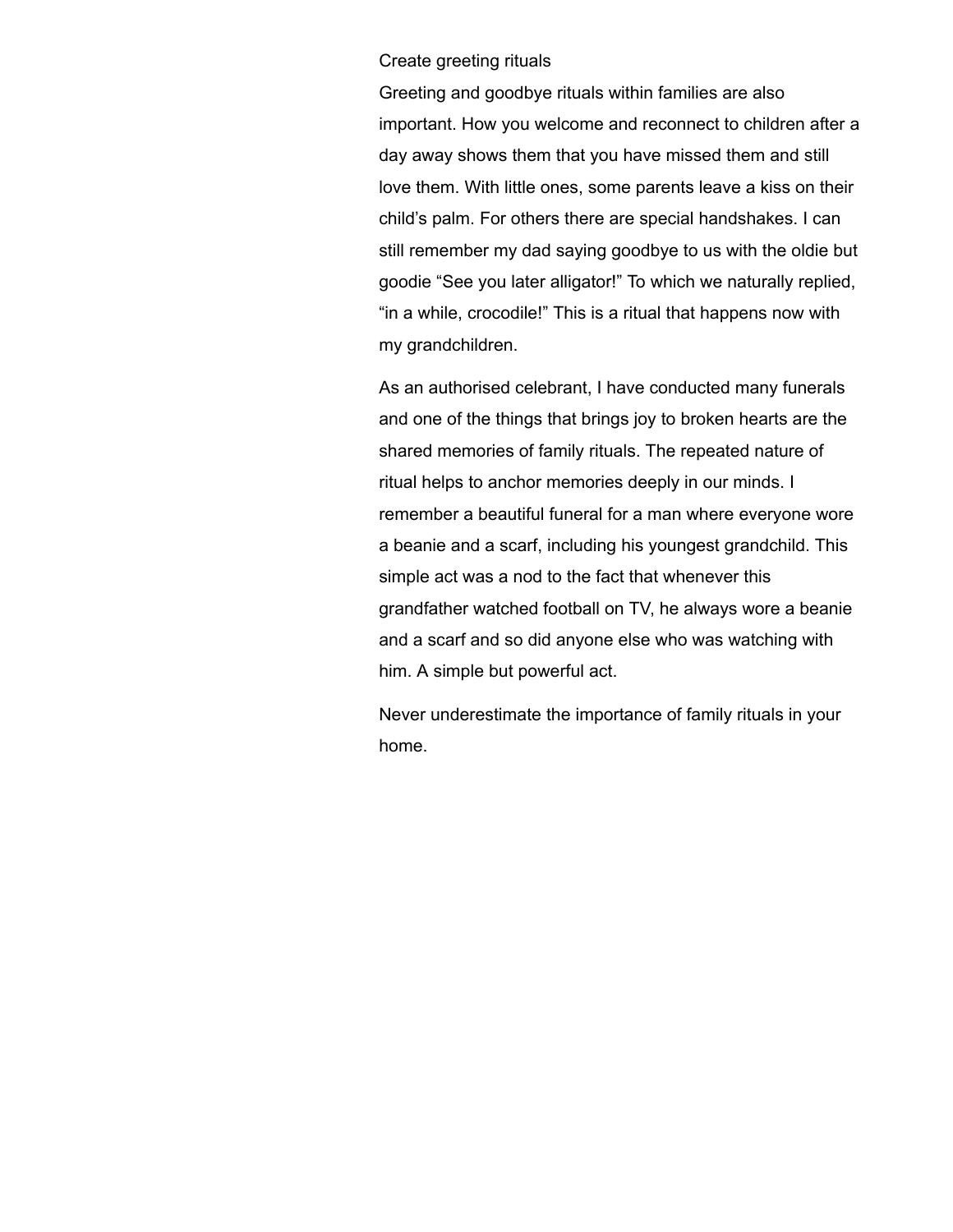### **Community Updates**



**Free Trial for Juniors and adults** www.chelseaheightstennisacademy.com.au leigh\_holland@hotmail.com 0439 616 748 Venue- Chelsea Heights tennis club. Thames promenade.

### **2021 Term Dates (red indicates additions/changes)**

**Term 2,** 

#### **Week 4**

|              | Thurs 13th May - 9am Yr 3 & 5 Conventions, Circus 1, |
|--------------|------------------------------------------------------|
| Fri 14th May | - Level update $2$ go out W $5,6,7$                  |
|              | Yr 5/6 sport vs Chelsea Heights, 2.30 assembly       |
|              | Sat 15th May - 8am working bee moved to Sat 22nd May |
|              | Sun16th May - Feast of the Ascension                 |
| Week 5       |                                                      |
|              | Mon 17th May - 9am Naplan Maths 9-11am               |